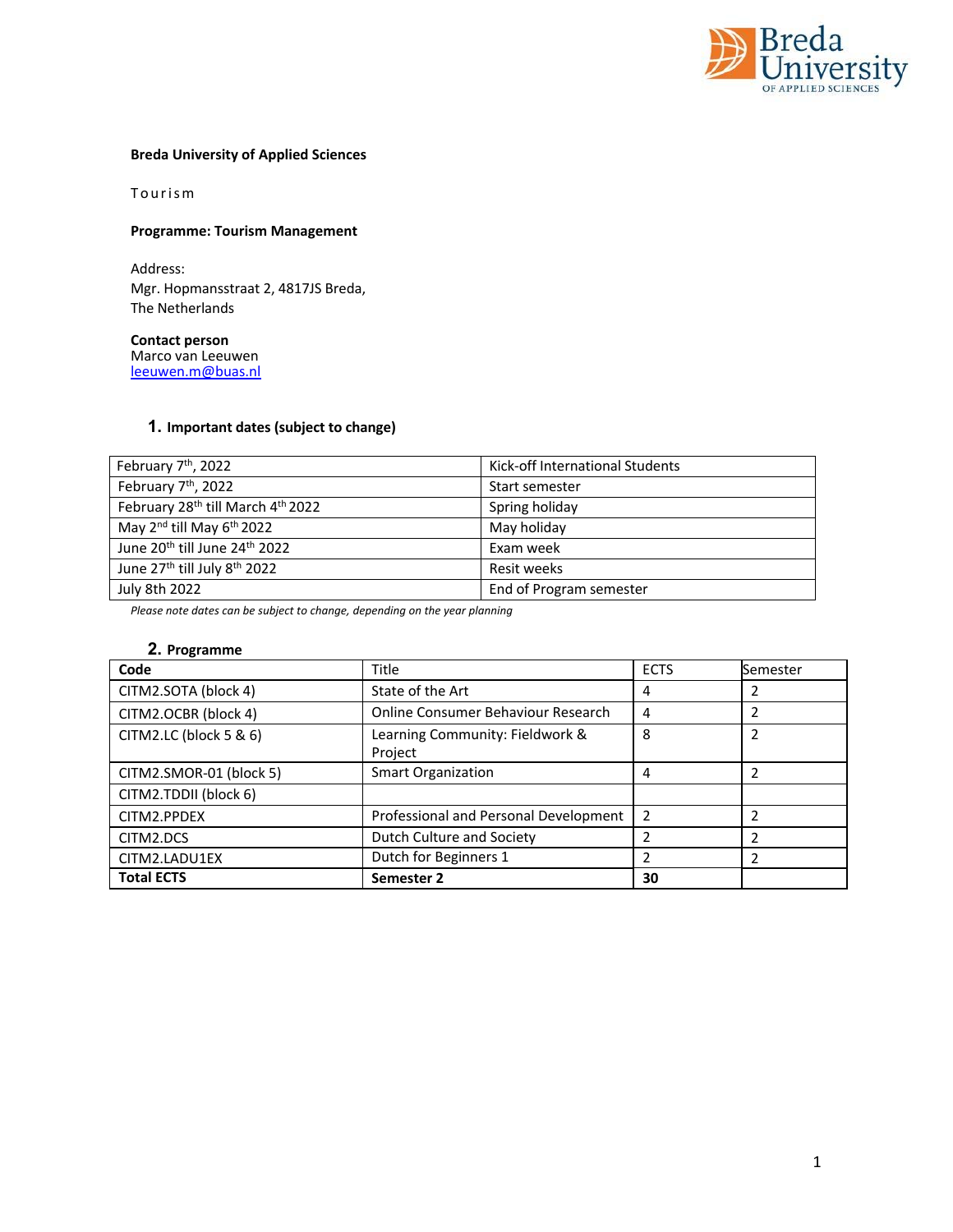

## **Semester 2**

| <b>COURSE Compulsory/Optional</b>                                                    |                                                                                                                                                                                                                                                                                                                                                                                                                                                                                                                                                                                                                                                                                                                                                                                                                                                                                                                                                                                                                                                                                                                |
|--------------------------------------------------------------------------------------|----------------------------------------------------------------------------------------------------------------------------------------------------------------------------------------------------------------------------------------------------------------------------------------------------------------------------------------------------------------------------------------------------------------------------------------------------------------------------------------------------------------------------------------------------------------------------------------------------------------------------------------------------------------------------------------------------------------------------------------------------------------------------------------------------------------------------------------------------------------------------------------------------------------------------------------------------------------------------------------------------------------------------------------------------------------------------------------------------------------|
| Course code                                                                          | CITM2.SOTA                                                                                                                                                                                                                                                                                                                                                                                                                                                                                                                                                                                                                                                                                                                                                                                                                                                                                                                                                                                                                                                                                                     |
| Course title                                                                         | <b>State of the Art</b>                                                                                                                                                                                                                                                                                                                                                                                                                                                                                                                                                                                                                                                                                                                                                                                                                                                                                                                                                                                                                                                                                        |
| Course coordinator/lecturer                                                          | <b>Rob Simons</b>                                                                                                                                                                                                                                                                                                                                                                                                                                                                                                                                                                                                                                                                                                                                                                                                                                                                                                                                                                                                                                                                                              |
| <b>Teaching hours</b>                                                                | Per week (guest)lectures and workshops                                                                                                                                                                                                                                                                                                                                                                                                                                                                                                                                                                                                                                                                                                                                                                                                                                                                                                                                                                                                                                                                         |
| Mode of delivery<br>(face-to-face/distance learning<br>etc.)                         | Face-to-face                                                                                                                                                                                                                                                                                                                                                                                                                                                                                                                                                                                                                                                                                                                                                                                                                                                                                                                                                                                                                                                                                                   |
| <b>ECTS</b> credits                                                                  | 4 ECTS                                                                                                                                                                                                                                                                                                                                                                                                                                                                                                                                                                                                                                                                                                                                                                                                                                                                                                                                                                                                                                                                                                         |
| Language                                                                             | English                                                                                                                                                                                                                                                                                                                                                                                                                                                                                                                                                                                                                                                                                                                                                                                                                                                                                                                                                                                                                                                                                                        |
| Learning outcomes                                                                    | After successfully completing this module the student:<br>has knowledge about relevant trends and developments in the areas of technological<br>and digital innovation.<br>has insight in how these trends and developments have an impact on the organisation<br>and marketing strategy.<br>is able to write a literature study.                                                                                                                                                                                                                                                                                                                                                                                                                                                                                                                                                                                                                                                                                                                                                                              |
| <b>Course Content</b><br>(incl. planned learning activities<br>and teaching methods) | We live in a time in which technological developments are not just continuously developing,<br>but they are speeding up. Perhaps even at a mind-boggling pace (Cap Gemini, 2015). The<br>proliferation of (mobile) internet access and the emerging cognification of all objects around us<br>(Bates Ramirez, 2017) are just a few examples of how the world around us is changing. It is<br>therefore crucial to develop a general awareness of some of these possibilities and understand<br>how they might influence society as a whole and the tourism industry in particular. The next<br>generation of tourism professionals will be faced with these developments and it is their task<br>to turn them into opportunities for the businesses and organizations they work for. In the<br>module State of the Art we explore a broad range of state of the art topics that cover the areas<br>of tourism, marketing, and technology.<br>Keywords: trends & developments, block chain, artificial intelligence, chatbots, machine<br>learning, Internet of Things, biometrics. wearables, games in tourism |
| Literature                                                                           | A mix of articles and online materials such as blogposts and videos is provided per weekly topic.                                                                                                                                                                                                                                                                                                                                                                                                                                                                                                                                                                                                                                                                                                                                                                                                                                                                                                                                                                                                              |
| Assessment and criteria                                                              | The course is assessed via a portfolio consisting of the weekly individual and group assignments.                                                                                                                                                                                                                                                                                                                                                                                                                                                                                                                                                                                                                                                                                                                                                                                                                                                                                                                                                                                                              |
| Prerequisites                                                                        | n.a.                                                                                                                                                                                                                                                                                                                                                                                                                                                                                                                                                                                                                                                                                                                                                                                                                                                                                                                                                                                                                                                                                                           |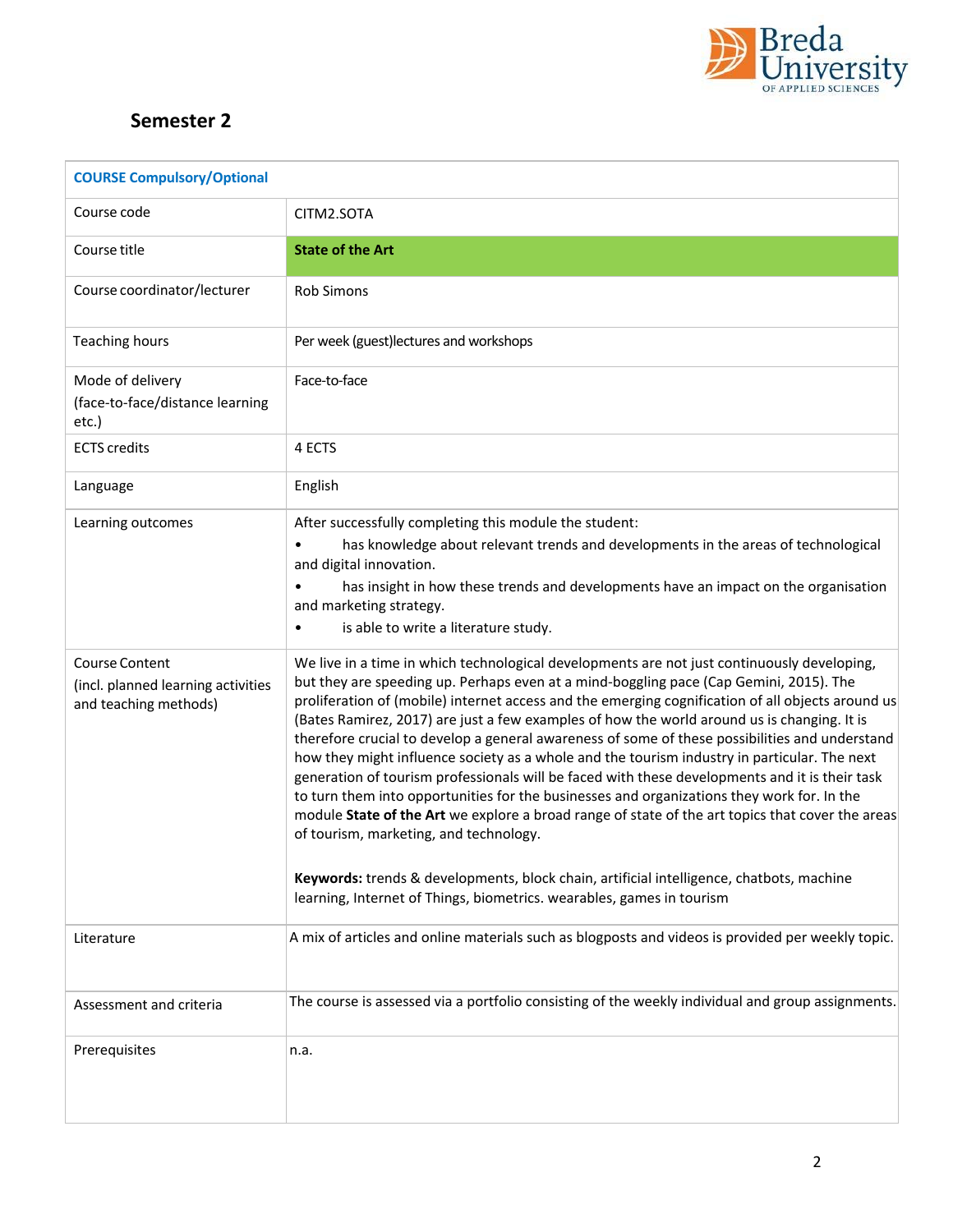

# Course code CITM2.OCBR Course title **Online Consumer Behaviour Research** Course coordinator/lecturer | Jeroen Vinkesteijn Teaching hours **Per week: Lecture (2 hours)**, tutorial (2 hours) Mode of delivery This is a 5-week course, including, lectures, workshops, unsupervised workshops and video clips as part of the self-study programme. The course focusses on social media during the customer journey of festival‐visitors, the quantitative data we (can)get from them and the descriptive statistics (via Excel) we can use. ECTS credits **4 ECTS** (112 hours of study time) Language **English** Learning outcomes **analyse** Analyse and interpret market data based on adequate desk research Understand quantitative data collection methods Analyse and interpret primary market research data Gather insight in online tourist behaviour Analyse and monitor online consumer behaviour (social media monitoring) Understand the social media landscape Understand new research methods (Web Analytics, A/B testing, etc.) Course Content (incl. planned learning activities and teaching methods) • Lectures Unsupervised workshops Supervised workshops: meetings with your class to discuss class assignments Literature **Research.** This is it! (B. Baarda) second edition Social Media To Go 4<sup>th</sup> edition, to be published 11-2019 (C. Dijkmans and J. Vinkesteijn) publishes by EduPlaza ‐ Webedu.nl Assessment and criteria The assessment for this course consists of a written report: first part with a small group, as a result of the tasks in the tutorials ‐ workshops, and an individual part. Prerequisites None.

**COURSE Compulsory/Optional**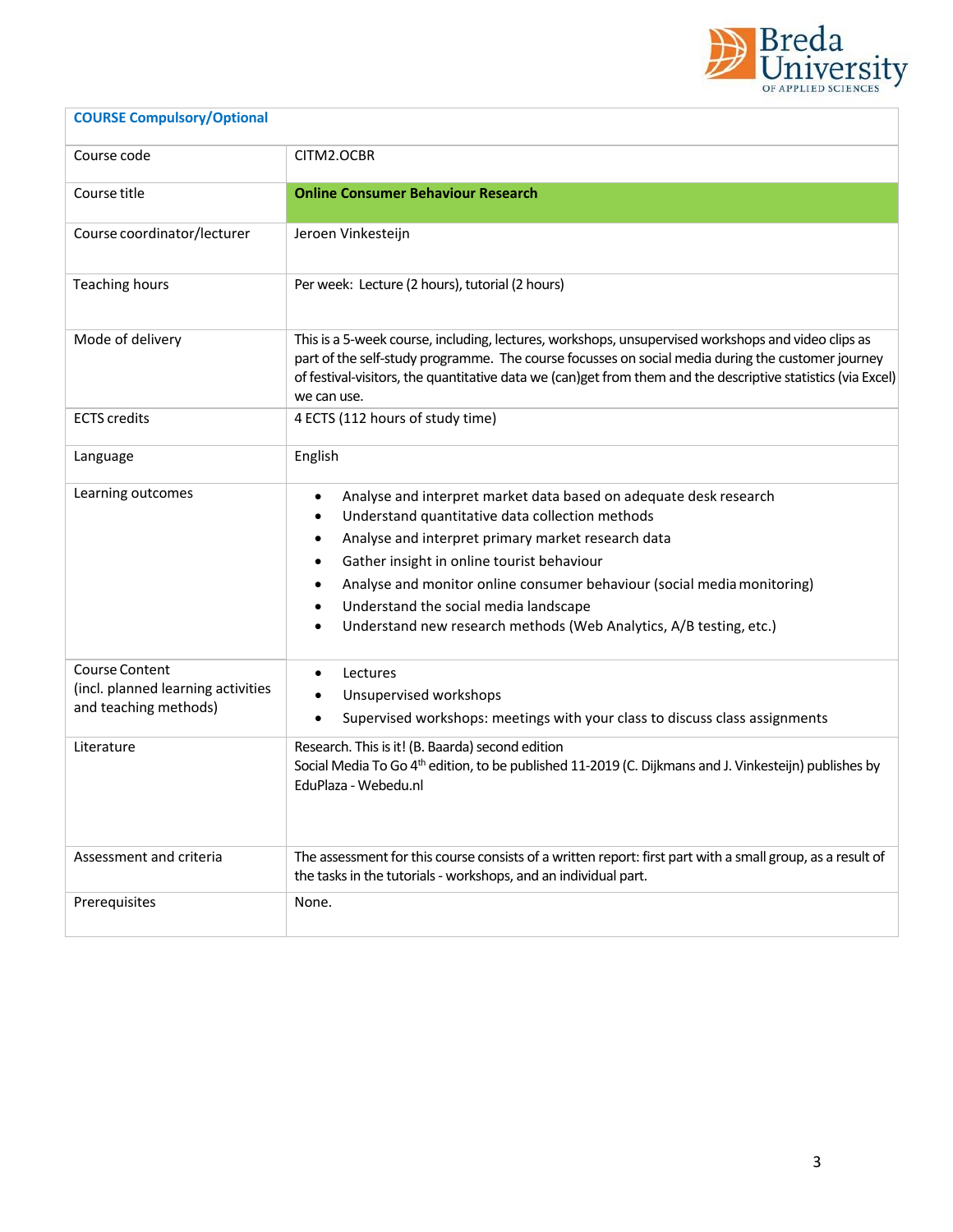

| <b>COURSE Compulsory/Optional</b>                                             |                                                                                                                                                                                                                                                                                                                                                                                                                                                                                                                                                                                                                                                                                                                                                                                                                                                                                                                                                                                                                                                           |
|-------------------------------------------------------------------------------|-----------------------------------------------------------------------------------------------------------------------------------------------------------------------------------------------------------------------------------------------------------------------------------------------------------------------------------------------------------------------------------------------------------------------------------------------------------------------------------------------------------------------------------------------------------------------------------------------------------------------------------------------------------------------------------------------------------------------------------------------------------------------------------------------------------------------------------------------------------------------------------------------------------------------------------------------------------------------------------------------------------------------------------------------------------|
| Course code                                                                   | CITM2.LC                                                                                                                                                                                                                                                                                                                                                                                                                                                                                                                                                                                                                                                                                                                                                                                                                                                                                                                                                                                                                                                  |
| Course title                                                                  | <b>Learning Community: Fieldwork &amp; Project</b>                                                                                                                                                                                                                                                                                                                                                                                                                                                                                                                                                                                                                                                                                                                                                                                                                                                                                                                                                                                                        |
| Course coordinator/lecturer                                                   | Marco van Leeuwen                                                                                                                                                                                                                                                                                                                                                                                                                                                                                                                                                                                                                                                                                                                                                                                                                                                                                                                                                                                                                                         |
| <b>Teaching hours</b>                                                         | t.b.d.                                                                                                                                                                                                                                                                                                                                                                                                                                                                                                                                                                                                                                                                                                                                                                                                                                                                                                                                                                                                                                                    |
| Mode of delivery                                                              | <b>Blended learning</b>                                                                                                                                                                                                                                                                                                                                                                                                                                                                                                                                                                                                                                                                                                                                                                                                                                                                                                                                                                                                                                   |
| <b>ECTS</b> credits                                                           | 8 ECTS                                                                                                                                                                                                                                                                                                                                                                                                                                                                                                                                                                                                                                                                                                                                                                                                                                                                                                                                                                                                                                                    |
| Language                                                                      | English                                                                                                                                                                                                                                                                                                                                                                                                                                                                                                                                                                                                                                                                                                                                                                                                                                                                                                                                                                                                                                                   |
| Learning outcomes                                                             | In the Learning Community (LC) blended learning will be firmly embedded, the learning outcomes of<br>the LC is based on doing Fieldwork at a certain destination.<br>Key elements of the LC are;<br>creativity,<br>$\overline{\phantom{a}}$<br>research skills,<br>scenario studies,<br>consumer travel behaviour and<br>the changing environment of destinations and travel and leisure businesses.<br>Fieldwork and the accompanying tourism partners and stakeholders from our tourism industry network<br>are aligned to the LC. The assignment of this learning community is a product.<br>The LC is developed around our tourism industries from the field of destinations, travel industry and<br>recreation & hospitality.<br>Possible company visits during the fieldwork and visits to partner universities will be offered, when<br>possible.<br>Based on the fieldwork of your choice the expected costs for the fieldwork experience will be around<br>€300 to €1200. More information will be provided directly at the start of semester 2. |
| Course Content<br>(incl. planned learning activities<br>and teaching methods) | t.b.d.                                                                                                                                                                                                                                                                                                                                                                                                                                                                                                                                                                                                                                                                                                                                                                                                                                                                                                                                                                                                                                                    |
| Literature                                                                    | t.b.d.                                                                                                                                                                                                                                                                                                                                                                                                                                                                                                                                                                                                                                                                                                                                                                                                                                                                                                                                                                                                                                                    |
| Assessment and criteria<br>Prerequisites                                      | t.b.d., most likely a written report and/or presentation                                                                                                                                                                                                                                                                                                                                                                                                                                                                                                                                                                                                                                                                                                                                                                                                                                                                                                                                                                                                  |
|                                                                               |                                                                                                                                                                                                                                                                                                                                                                                                                                                                                                                                                                                                                                                                                                                                                                                                                                                                                                                                                                                                                                                           |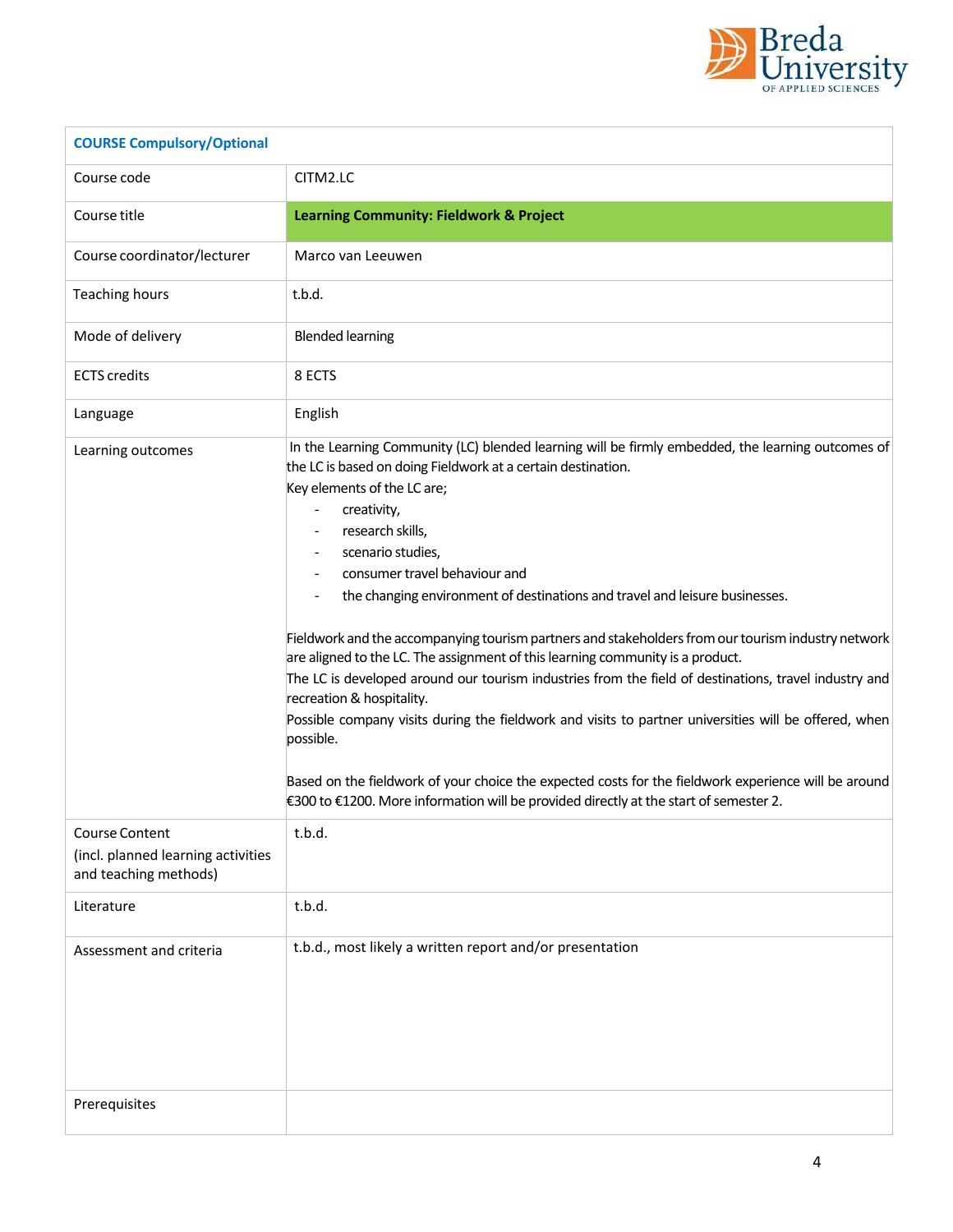

| <b>COURSE Compulsory/Optional</b>                                             |                                                                                                                                                                                                                                                                                                                                                                                                                                                                                                                                                                                                                              |
|-------------------------------------------------------------------------------|------------------------------------------------------------------------------------------------------------------------------------------------------------------------------------------------------------------------------------------------------------------------------------------------------------------------------------------------------------------------------------------------------------------------------------------------------------------------------------------------------------------------------------------------------------------------------------------------------------------------------|
| Course code                                                                   | CITM2.SMOR-01                                                                                                                                                                                                                                                                                                                                                                                                                                                                                                                                                                                                                |
| Course title                                                                  | <b>Smart Organization</b>                                                                                                                                                                                                                                                                                                                                                                                                                                                                                                                                                                                                    |
| Course coordinator/lecturer                                                   | Carl Grefkens                                                                                                                                                                                                                                                                                                                                                                                                                                                                                                                                                                                                                |
| <b>Teaching hours</b>                                                         | Per week: lecture (1 hour), tutorial (2 hours), project meeting (3 hours)<br>The assignment of SMOR is included in the fieldwork of Tourism Destination Analysis                                                                                                                                                                                                                                                                                                                                                                                                                                                             |
| Mode of delivery                                                              | This is a 5-week course including lectures, tutorials, supervised project meetings, a study trip and video<br>clips as part of the self-study program.                                                                                                                                                                                                                                                                                                                                                                                                                                                                       |
| <b>ECTS</b> credits                                                           | 4 ECTS (112 hours of study time)                                                                                                                                                                                                                                                                                                                                                                                                                                                                                                                                                                                             |
| Language                                                                      | English                                                                                                                                                                                                                                                                                                                                                                                                                                                                                                                                                                                                                      |
| Learning outcomes                                                             | Knowledge of lean management principles<br>٠<br>Knowledge of processes and different process types<br>0<br>Students can make a visualization of processes (with tools such as IDEF, flowcharts)<br>٠<br>Students can formulate (key) performance indicators<br>٠<br>Students can analyse processes and can detect bottlenecks in processes. Tools used are<br>$\bullet$<br>value stream mapping, fish bone analysis<br>Students can measure the impact of bottlenecks in a process (tools used are a.o. Pareto<br>$\bullet$<br>analysis)<br>Students have learned the basics of process improvement (lean improvement tools) |
| Course Content<br>(incl. planned learning activities<br>and teaching methods) | Lectures<br>$\bullet$<br>Supervised project meetings (teams of 2-3 students)<br>Tutorials: meetings with 15 students - class assignments<br>Online clips are used for homework and exam preparation<br>Students will perform field research during the fieldwork of Tourism Destination Analysis.<br>Joining the fieldwork of Tourism Destination Analysis is a prerequisite for this module!                                                                                                                                                                                                                                |
| Literature                                                                    |                                                                                                                                                                                                                                                                                                                                                                                                                                                                                                                                                                                                                              |
| Assessment and criteria                                                       | The assessment for this course consists of a written report, made by a team of 3-4 students.                                                                                                                                                                                                                                                                                                                                                                                                                                                                                                                                 |
| Prerequisites                                                                 | None.                                                                                                                                                                                                                                                                                                                                                                                                                                                                                                                                                                                                                        |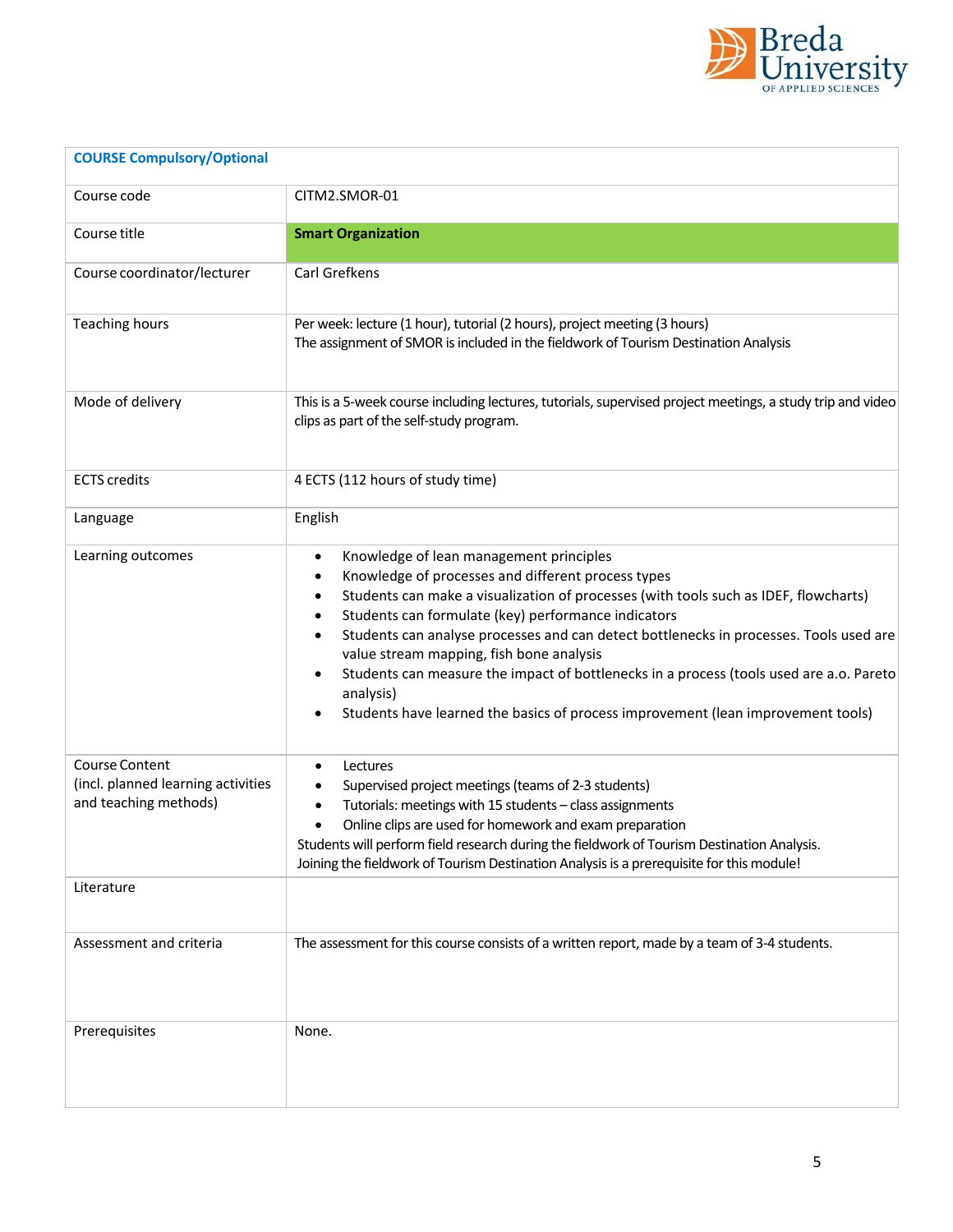

| <b>COURSE Compulsory</b>                                                      |                                                                                                                                                                                                                                                                                                                                                                                                                                                                                                                                                                                                                                                                                                                                                                                    |
|-------------------------------------------------------------------------------|------------------------------------------------------------------------------------------------------------------------------------------------------------------------------------------------------------------------------------------------------------------------------------------------------------------------------------------------------------------------------------------------------------------------------------------------------------------------------------------------------------------------------------------------------------------------------------------------------------------------------------------------------------------------------------------------------------------------------------------------------------------------------------|
| Course code                                                                   | CITM2.TDDII                                                                                                                                                                                                                                                                                                                                                                                                                                                                                                                                                                                                                                                                                                                                                                        |
| Course title                                                                  | <b>Destinations: Identity &amp; Image</b>                                                                                                                                                                                                                                                                                                                                                                                                                                                                                                                                                                                                                                                                                                                                          |
| Course coordinator/lecturer                                                   | Martijn Smeenge                                                                                                                                                                                                                                                                                                                                                                                                                                                                                                                                                                                                                                                                                                                                                                    |
| <b>Teaching hours</b>                                                         | 25 hours in five weeks.                                                                                                                                                                                                                                                                                                                                                                                                                                                                                                                                                                                                                                                                                                                                                            |
| Mode of delivery<br>(face-to-face/distance learning<br>etc.)                  | Face-to-face (see for further info: Course content)                                                                                                                                                                                                                                                                                                                                                                                                                                                                                                                                                                                                                                                                                                                                |
| <b>ECTS</b> credits                                                           | 4 ECTS                                                                                                                                                                                                                                                                                                                                                                                                                                                                                                                                                                                                                                                                                                                                                                             |
| Language                                                                      | English                                                                                                                                                                                                                                                                                                                                                                                                                                                                                                                                                                                                                                                                                                                                                                            |
| Learning outcomes                                                             | Gain insight in identity and image of a destination (e.g. DNA. USP's, ESP's, culture).<br>$\bullet$<br>Ability to find rich information online (by using netnography) as well as in reality (by<br>$\bullet$<br>using in-depth interviewing techniques)<br>Collect knowledge about the cultural identity and differences of a destination.<br>$\bullet$<br>Gain insight in tacit knowledge, the cultural identity and differences within or of a<br>$\bullet$<br>destination.<br>Become acquainted with customer behaviour in their decision-making process<br>$\bullet$<br>regarding image of a destination.<br>Ability to share responsibility, cope with setbacks and enlarge empathic ability.<br>٠<br>Add different perspectives, able to apply self-reflection.<br>$\bullet$ |
| Course Content<br>(incl. planned learning activities<br>and teaching methods) | Destination identity & image, DNA, USP's, ESP's, values, intercultural sensitivity<br>$\bullet$<br>Teaching methods: (guest) lectures, workshops, knowledge clips, self-study, desk<br>$\bullet$<br>research, field research                                                                                                                                                                                                                                                                                                                                                                                                                                                                                                                                                       |
| Literature                                                                    | Articles, book chapters, blogs, etc. about the course content mentioned above                                                                                                                                                                                                                                                                                                                                                                                                                                                                                                                                                                                                                                                                                                      |
| Assessment and criteria                                                       | Assessment: presentation + portfolio<br>Criteria will be formulated in the study guide                                                                                                                                                                                                                                                                                                                                                                                                                                                                                                                                                                                                                                                                                             |
| Prerequisites                                                                 | Basic knowledge about tourism and qualitative research                                                                                                                                                                                                                                                                                                                                                                                                                                                                                                                                                                                                                                                                                                                             |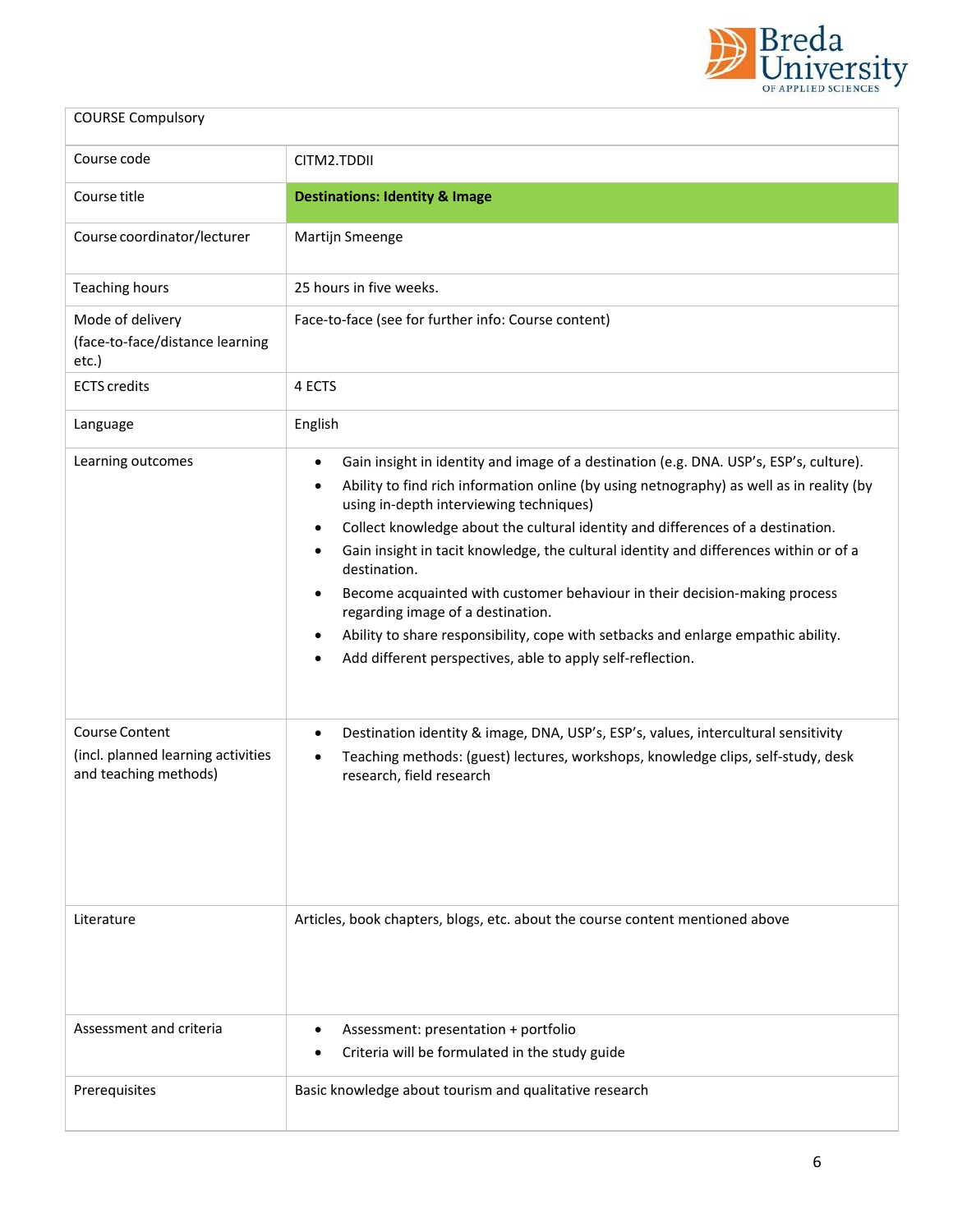

| <b>COURSE Optional</b>                                                               |                                                                                                                                                                                                                                                                                                                                                                                                                                                                                                                                                                                                                                                                                                                                                                                                                                                                            |
|--------------------------------------------------------------------------------------|----------------------------------------------------------------------------------------------------------------------------------------------------------------------------------------------------------------------------------------------------------------------------------------------------------------------------------------------------------------------------------------------------------------------------------------------------------------------------------------------------------------------------------------------------------------------------------------------------------------------------------------------------------------------------------------------------------------------------------------------------------------------------------------------------------------------------------------------------------------------------|
| Course code                                                                          | CITM2.PPDEX                                                                                                                                                                                                                                                                                                                                                                                                                                                                                                                                                                                                                                                                                                                                                                                                                                                                |
| Course title                                                                         | <b>Personal and Professional Development</b>                                                                                                                                                                                                                                                                                                                                                                                                                                                                                                                                                                                                                                                                                                                                                                                                                               |
| Course coordinator/lecturer                                                          | Tessy Verhoeven / Sandra Gerrits                                                                                                                                                                                                                                                                                                                                                                                                                                                                                                                                                                                                                                                                                                                                                                                                                                           |
| Mode of delivery                                                                     | Workshops, assignments, DISC online assessment, reflection reports.                                                                                                                                                                                                                                                                                                                                                                                                                                                                                                                                                                                                                                                                                                                                                                                                        |
| <b>ECTS</b> credits                                                                  | 2 ECTS                                                                                                                                                                                                                                                                                                                                                                                                                                                                                                                                                                                                                                                                                                                                                                                                                                                                     |
| Language                                                                             | English                                                                                                                                                                                                                                                                                                                                                                                                                                                                                                                                                                                                                                                                                                                                                                                                                                                                    |
| Learning outcomes                                                                    | Is able to determine learning goals, and based on this, is able to direct his/her own<br>$\bullet$<br>learning and development process<br>Is able to look back on and identify learning experiences<br>$\bullet$<br>Has a realistic view of his/her strengths and weaknesses and is able to substantiate this<br>$\bullet$<br>by means of concrete examples<br>Works in a targeted and structured manner to accomplish self-formulated points for<br>$\bullet$<br>development<br>Is open to feedback (on his/her own actions) from others<br>$\bullet$<br>Is able to compile a portfolio, demonstrating creativity, independence and problem-<br>$\bullet$<br>solving skills<br>Works in a targeted and structured manner to accomplish self-formulated points for<br>development<br>Displays a critical attitude towards his/her own performance and actions<br>$\bullet$ |
| <b>Course Content</b><br>(incl. planned learning activities<br>and teaching methods) | Student's personal DISC analysis, Personal Branding 1 & 2 and Group Dynamics. Workshops<br>and individual coaching meetings, reflection assignments.                                                                                                                                                                                                                                                                                                                                                                                                                                                                                                                                                                                                                                                                                                                       |
| Literature                                                                           | Managing your competencies, written by Roel Grit, Roelie Guit and Nico van der Sijde.<br>DISC assessment costs are 36 Euro for student's expenses, to be completed and paid before<br>the start of the course.                                                                                                                                                                                                                                                                                                                                                                                                                                                                                                                                                                                                                                                             |
| Assessment and criteria                                                              | Portfolio and/or digital assignment<br>Pass / Fail assessment.                                                                                                                                                                                                                                                                                                                                                                                                                                                                                                                                                                                                                                                                                                                                                                                                             |
| Prerequisites                                                                        | None.                                                                                                                                                                                                                                                                                                                                                                                                                                                                                                                                                                                                                                                                                                                                                                                                                                                                      |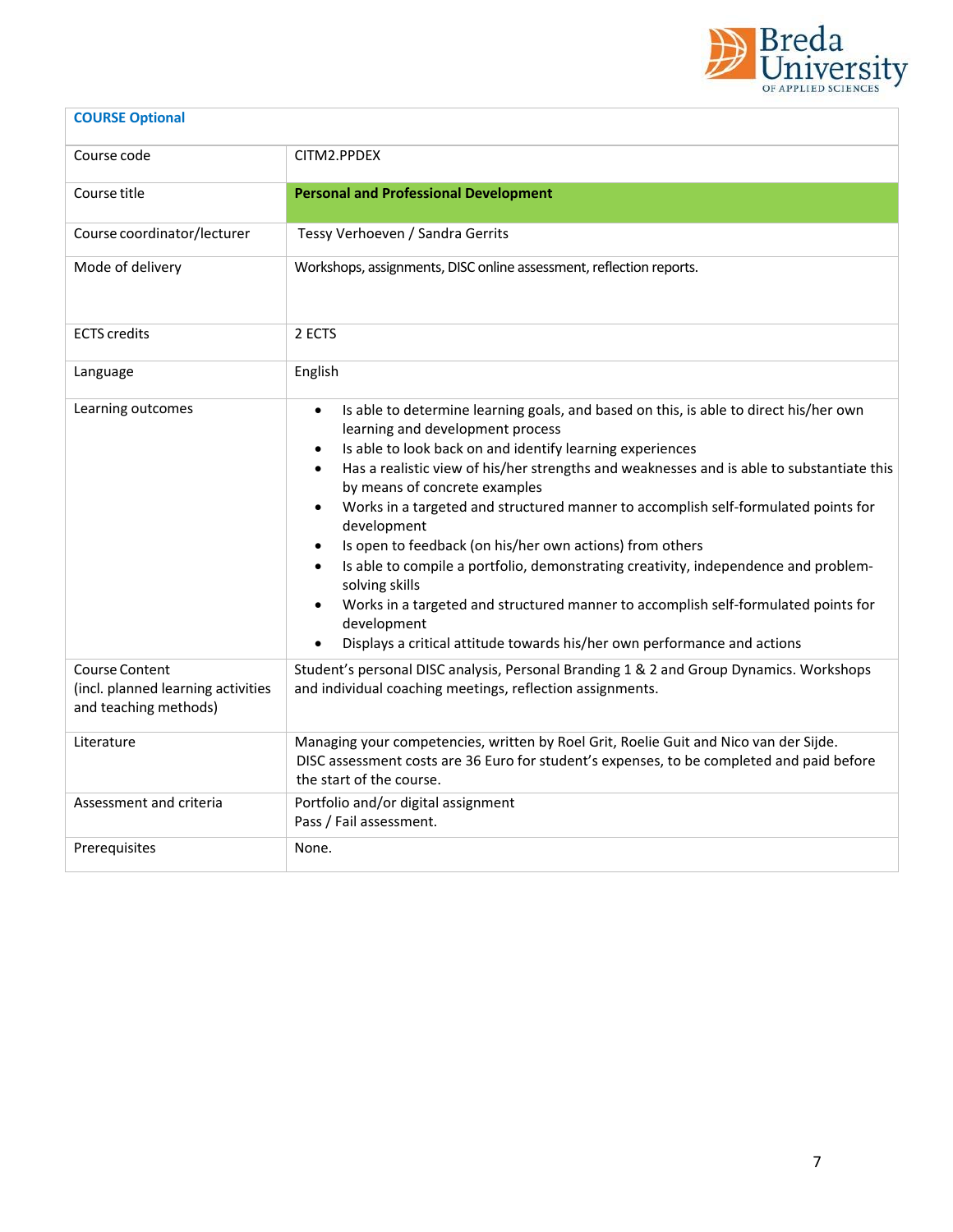

| <b>COURSE Optional</b>                                                        |                                                                                                                                                                                                                                                                                                                                                                                                                                         |
|-------------------------------------------------------------------------------|-----------------------------------------------------------------------------------------------------------------------------------------------------------------------------------------------------------------------------------------------------------------------------------------------------------------------------------------------------------------------------------------------------------------------------------------|
| Course code                                                                   | CITM2.DCS                                                                                                                                                                                                                                                                                                                                                                                                                               |
| Course title                                                                  | <b>Dutch Culture and Society</b>                                                                                                                                                                                                                                                                                                                                                                                                        |
| Course coordinator/lecturer                                                   | Frederike van Ouwerkerk (coordinator)<br>Geurt Drost / Ellen de Groot / Pieter Piket                                                                                                                                                                                                                                                                                                                                                    |
| <b>Teaching hours</b>                                                         | 10 hours                                                                                                                                                                                                                                                                                                                                                                                                                                |
| Mode of delivery                                                              | Lectures                                                                                                                                                                                                                                                                                                                                                                                                                                |
| <b>ECTS</b> credits                                                           | 2 ECTS                                                                                                                                                                                                                                                                                                                                                                                                                                  |
| Language                                                                      | English                                                                                                                                                                                                                                                                                                                                                                                                                                 |
| Learning outcomes                                                             | To apply the knowledge and understanding of Dutch culture and society and tourism obtained<br>in the Dutch Culture and Society course as well as reflect on your own experience of living<br>abroad in the Netherlands.                                                                                                                                                                                                                 |
| Course Content<br>(incl. planned learning activities<br>and teaching methods) | The lectures will discuss various issues related to Dutch culture and society such as<br>$\bullet$<br>geography, history, sociology, tourism, art history and economics.<br>Students will individually write a 10-page paper about their view on Dutch Culture and<br>$\bullet$<br>Society and make a video illustrating their view, also used to inform the home front /<br>university about exchange possibilities to the Netherlands |
| Literature                                                                    | No special books required. Suggested books will be available from the BUas Library.                                                                                                                                                                                                                                                                                                                                                     |
| Assessment and criteria                                                       | Presentation, report & a short video.                                                                                                                                                                                                                                                                                                                                                                                                   |
| Prerequisites                                                                 | None.                                                                                                                                                                                                                                                                                                                                                                                                                                   |